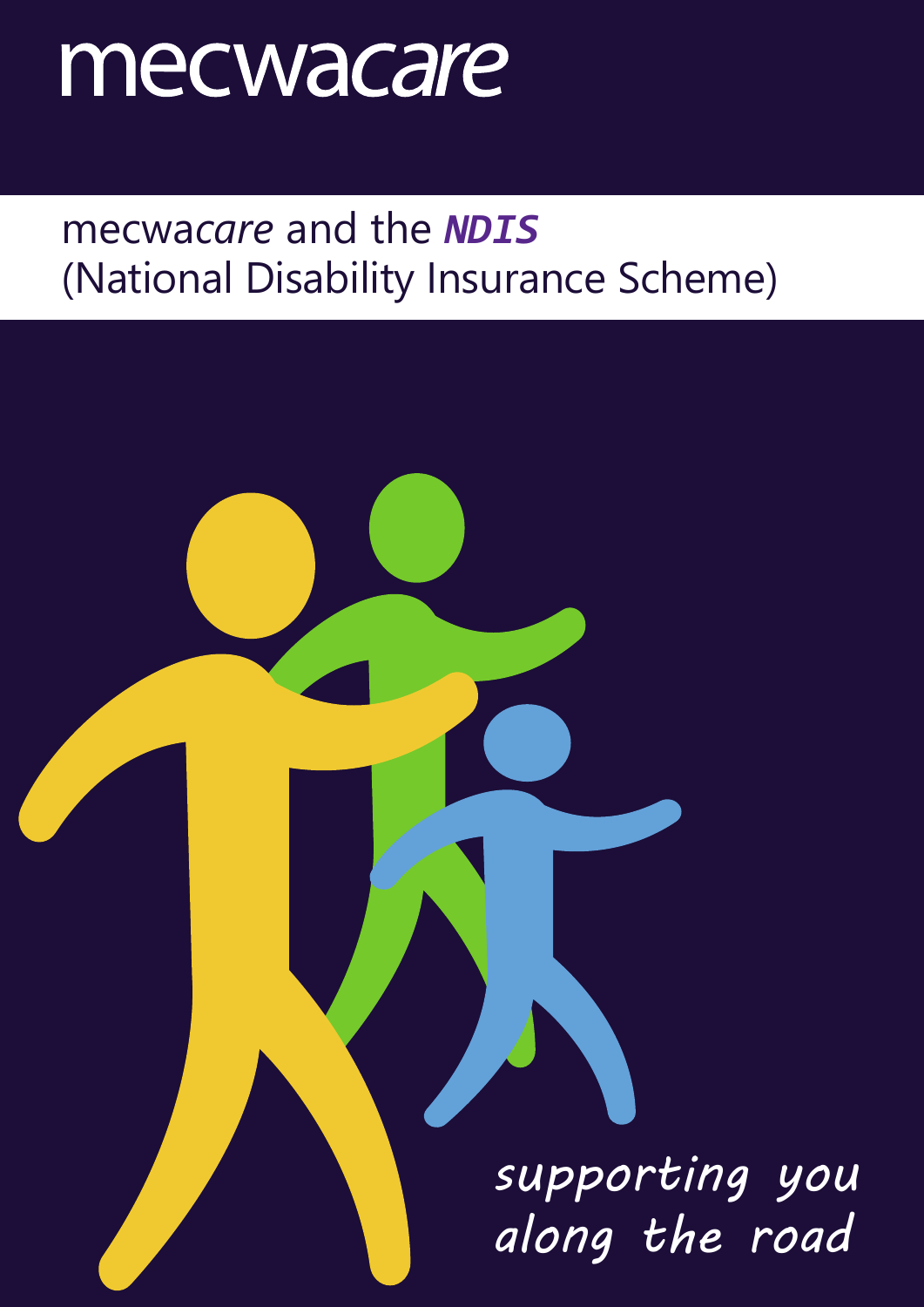## **What is the** *NDIS?*

The National Disability Insurance Scheme *(NDIS)* is a government disability funding that aims to empower people with a disability to work towards achievements and to identify the support they need. The *NDIS* provides people with thier own individual plan and ensures the person is at the centre of the decision making process.

#### **Who is mecwacare and how can they help me?**

mecwa*care* is a registered provider of disability services under the *NDIS*, both group-based programs or one on one individual support. Clients can purchase in-home respite, supports and services to assist them to live as independently as possible, strengthen relationships with others and to participate in their community.

mecwa*care* has many years of experience in providing care to people with a disability to clients of all ages.

#### **Changing as** *you* **change**

As your life changes, so may your support needs and goals. mecwa*care* will be there to make sure you get the right support.

### *Your* **Choice,** *Your* **Way**

Support Coordination is the assistance provided to support participants to maximise the *NDIS* services by assisting you to access mainstream, community and informal supports.

The Support Coordinator can help you to understand the *NDIS* and its flexibility to strengthen the ability to coordinate and choose the supports you need to participate fully in the local community.

## **NDIS frequently asked questions**



#### **Why do we need the** *NDIS?*

In the past, each state managed the disability support themselves which gave people with a disability little choice. The *NDIS* provides a lifetime commitment for each state to support people with a disability in their everyday life.



#### **Who can get the** *NDIS?*

- You must be under 65 years of age.
- You must have been born in Australia or be an Australian Citizen.
- You must have a permanent disability or need early intervention to treat something early.

#### **Now that I know I am eligible for** *NDIS* **what is the next step?**

2

Start thinking about your needs and goals and how you would like your individual plan to look. Think about how your life is and how you want your life to be. What are you good at? What do you like to do and what is hard for you to do?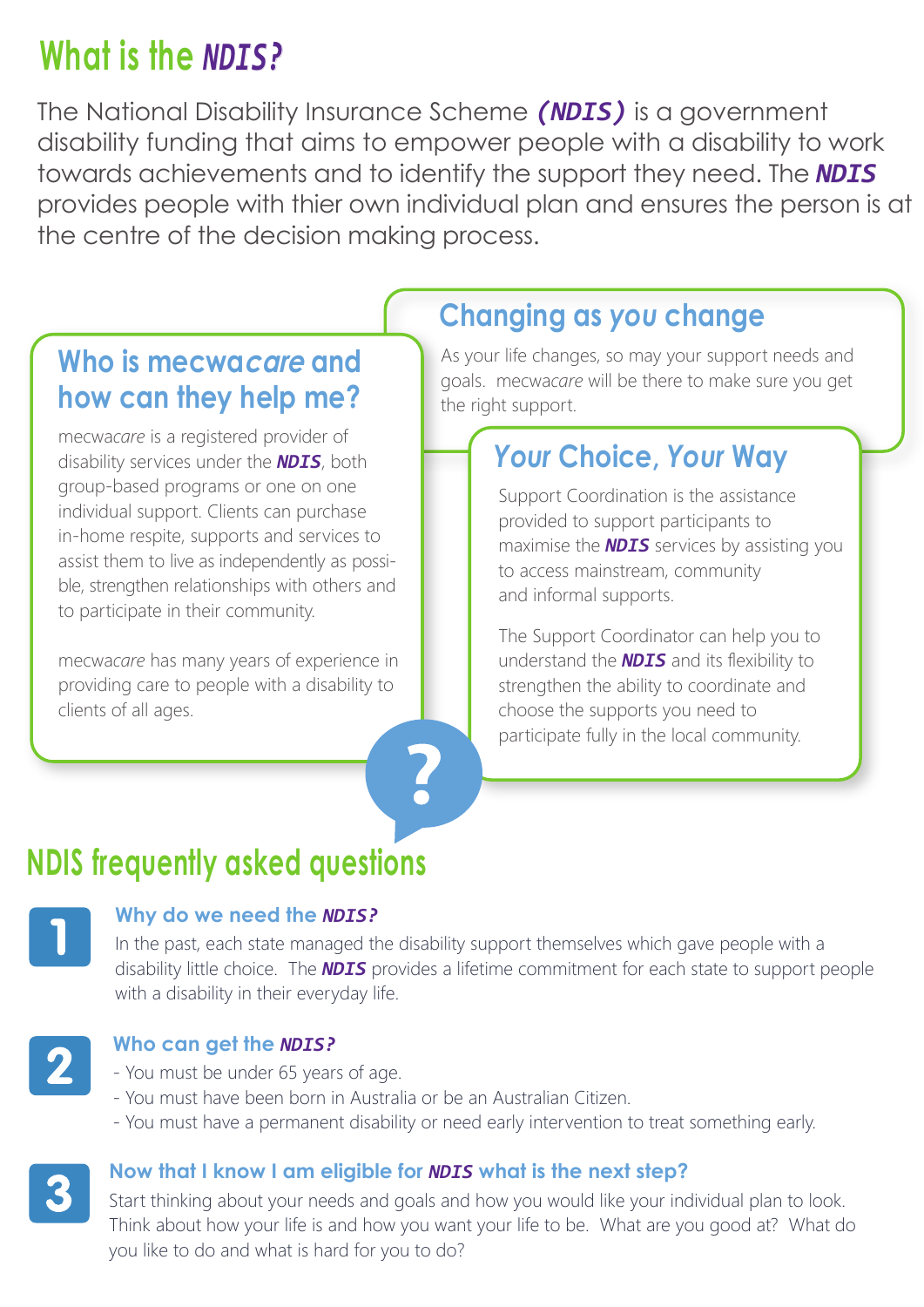## **What kind of support is available to me?**



Assistance with Self Care - Personal Care including dressing, showering and bathroom assistance to maintain good hygiene and support healthy living.

Transport - we can assist with

travel and transport arrangements to and from school, work, medical appointments, local shopping centres, events, social opportunities and around the community.

Community,

Social and Recreational

Activities - w*e* can assist clients in community participation, promoting independence and active living. This includes the development of daily living and life skills.

Assistance with Daily Life/ Domestic Care - we can provide support with domestic duties such as dusting, vacuuming, cleaning kitchens or bathrooms, washing, ironing, changing bed sheets and general tidying up.